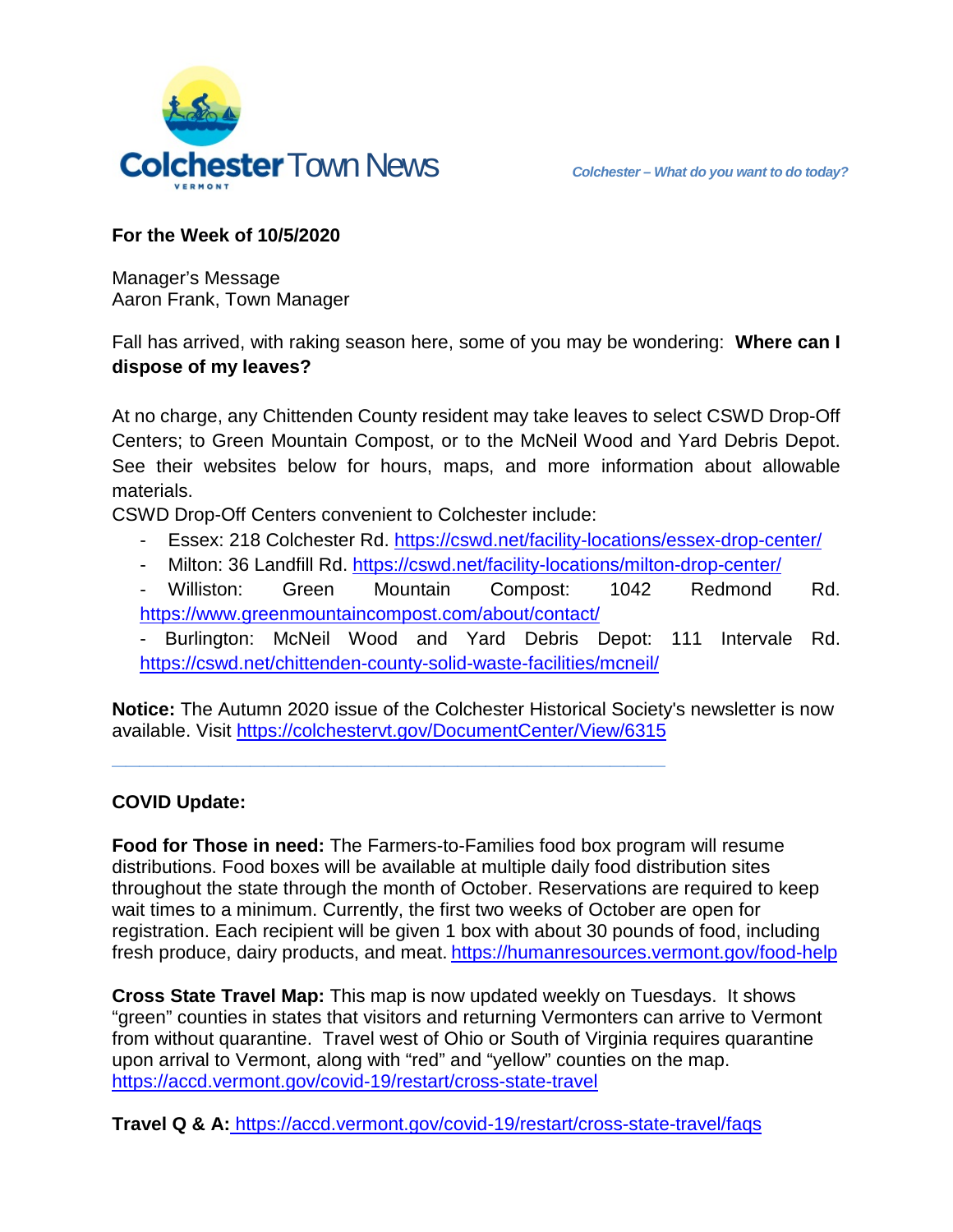

# **Quarantine Requirements:**

<https://www.healthvermont.gov/response/coronavirus-covid-19/traveling-vermont>

**COVID Testing --** Call your primary care physician or find a testing site through the State Pop-Up Testing or and private testing providers [https://www.healthvermont.gov/response/coronavirus-covid-19/testing-covid-19#other](https://www.healthvermont.gov/response/coronavirus-covid-19/testing-covid-19#other-testing)[testing](https://www.healthvermont.gov/response/coronavirus-covid-19/testing-covid-19#other-testing)

**State/Regional/National COVID Numbers, Trends and Modeling:** K-12 and Higher Education Update, [https://dfr.vermont.gov/sites/finreg/files/doc\\_library/dfr-covid19](https://dfr.vermont.gov/sites/finreg/files/doc_library/dfr-covid19-modeling-092920.pdf) [modeling-092920.pdf](https://dfr.vermont.gov/sites/finreg/files/doc_library/dfr-covid19-modeling-092920.pdf)

**Weekly Summary of Vermont COVID-19 Data:** Contact tracing efforts, impacts by age and race, health care worker cases, testing and positivity. https://www.healthvermont.gov/sites/default/files/documents/pdf/COVID19-Weekly-Data-Summary-10-2-2020.pdf

**Cases in Colchester: 66 as of 10/1/2020.** This increased by one since last week. This is total known cases, not current cases. [https://www.healthvermont.gov/response/coronavirus-covid-19/current-activity](https://www.healthvermont.gov/response/coronavirus-covid-19/current-activity-vermont#town)[vermont#town](https://www.healthvermont.gov/response/coronavirus-covid-19/current-activity-vermont#town)

**\_\_\_\_\_\_\_\_\_\_\_\_\_\_\_\_\_\_\_\_\_\_\_\_\_\_\_\_\_\_\_\_\_\_\_\_\_\_\_\_\_\_\_\_\_\_**

Colchester's Burnham Memorial Library Kelly McCagg, Director

- Autumn brings cooler temperatures, falling leaves, and pie. Stop by our curbside service on Tuesdays and Saturdays to check out our featured displays; maybe you'll find some new pie recipes.
- Did you participate in this summer's youth reading program? Did you report your reading and turn in your bingo sheet? Or maybe you lost your log and bingo sheet. That's okay, just have an adult help you visit the library site at [https://colchestervt.gov/3247/Summer-Reading-2020,](https://colchestervt.gov/3247/Summer-Reading-2020) look for **Finish Summer Reading** and you can claim your prize!
- The winner of our Adult Summer Reading program is Nicole Beal. We hope she enjoys her \$25 gift certificate to The Village Scoop once the weather turns warm again. Our Adult Book Discussion group will be reconvening beginning October 20<sup>th</sup> at 1pm via Zoom. We will be reading *There, There* by Tommy Orange. To request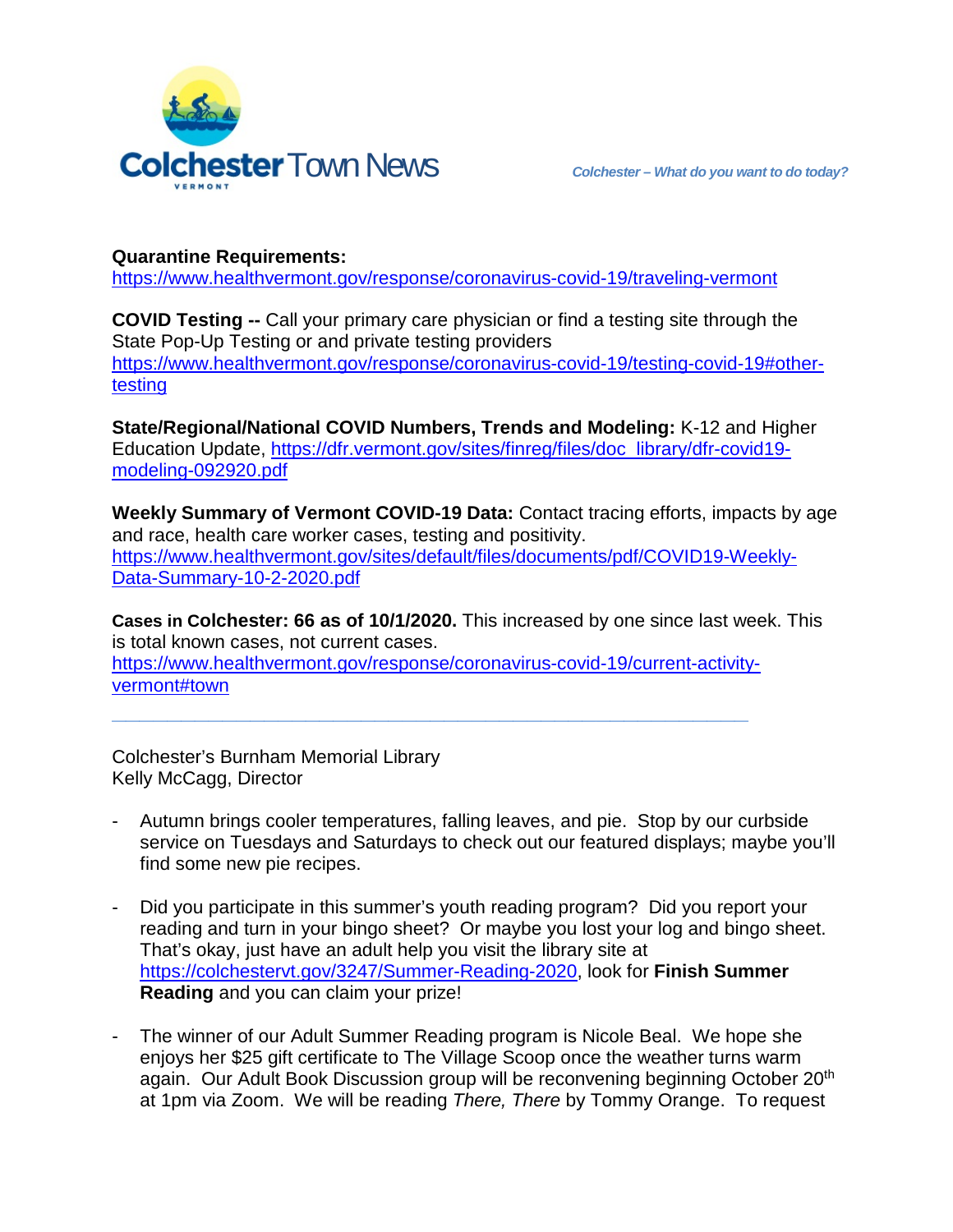

your copy of the book please call (802-264-5660) or email the library at [burnhamlib@colchestervt.gov.](mailto:burnhamlib@colchestervt.gov)

- Socially distanced internet access is here! Laptops are available for parking lot and lawn use (weather permitting) by appointment as supply and quarantine procedures allow. Please call the library for a reservation, or use our form located at [https://colchestervt.gov/238/Computers-Internet.](https://colchestervt.gov/238/Computers-Internet) Tech Help—Virtual Help with Digital Devices is also available by appointment. These one-on-one sessions can troubleshoot issues with smartphones, tablets, and laptops.
- A successful first tax cycle has allowed for a reinstatement to our collection budget, along with the return of additional staff. We are working to bring in-person youth programming to the Meeting House, as well as add an additional day to our curbside service. We are exploring ways to begin to reestablish our outreach efforts. It is a slow process, but we are making progress. We understand how important library services are to many in our community. We are taking steps to ensure that we continue to offer them in a manner that is safe for the community, patrons, and staff. We appreciate your patience during this unprecedented time as we all navigate through this pandemic.

Visit<http://colchestervt.gov/library> or call (802) 264-5660.

Office of the Town Clerk | Treasurer Julie Graeter

The Town Clerk Office's has public counter hours from 7:30am to 12:00pm. To maintain safe distancing an appointment is required to research Land Records in our office; please call 802-264-5520 to make an appointment. See our webpages at <https://colchestervt.gov/322/Town-Clerk> for more information.

**\_\_\_\_\_\_\_\_\_\_\_\_\_\_\_\_\_\_\_\_\_\_\_\_\_\_\_\_\_\_\_\_\_\_\_\_\_\_\_\_\_\_\_\_\_\_**

- All active, registered voters in Colchester should have received their Vermont General Election ballots. by mail to the address in the voter record. Please follow the instructions for voting and returning the ballot. Enclosed in the mailing is an addressed, postage paid envelope to use in the US Mail. The other ballot return option is to use the new GREEN drive-up drop box located between the Colchester Police Dept. and Town Hall (see directional signs in parking lot).
- Please contact our office at 802-264-5520 or [townclerk@colchestervt.gov](mailto:townclerk@colchestervt.gov) if you do not receive your ballot by October 2.

Visit <http://colchestervt.gov/townclerk> or call 264-5520.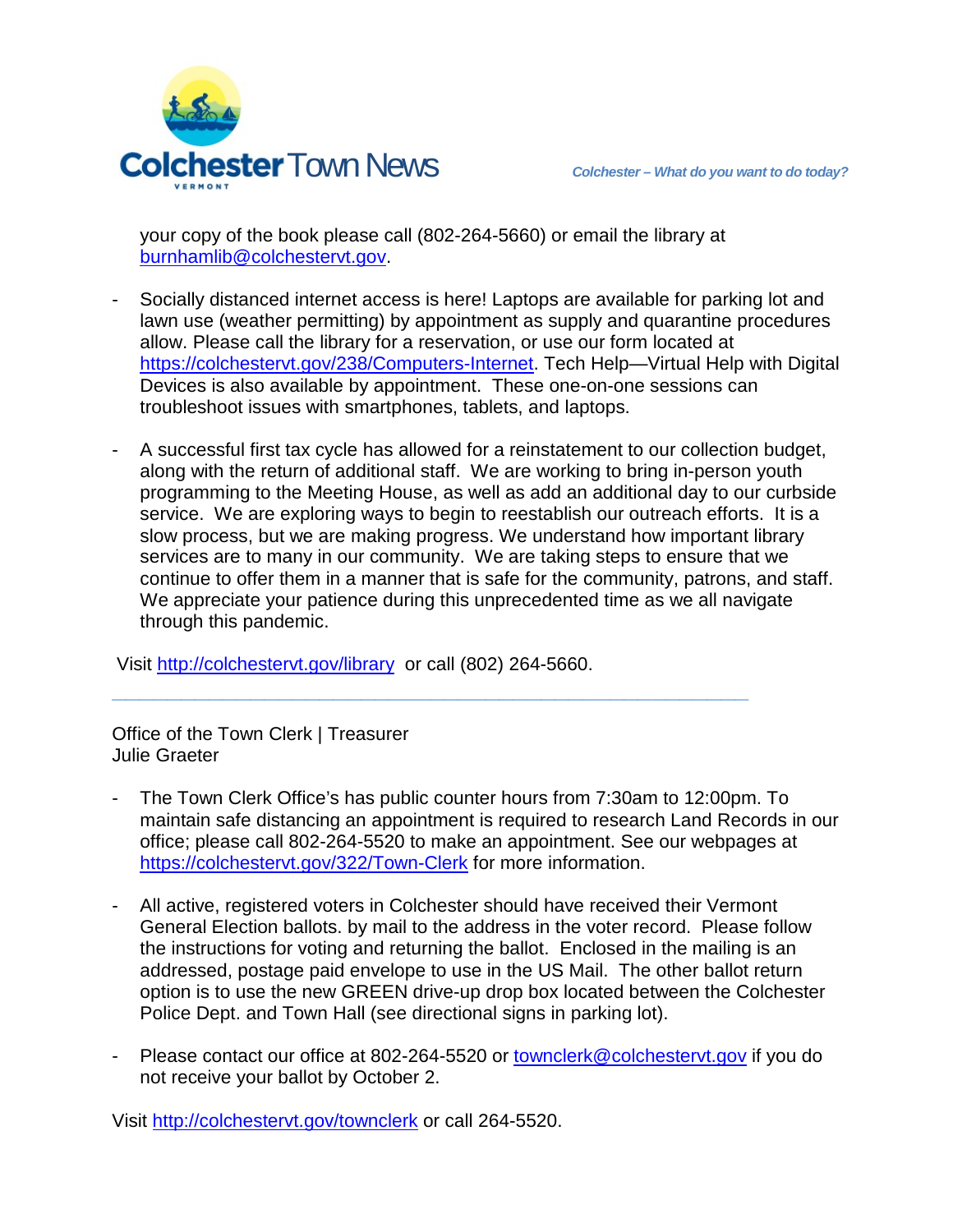

Assessor Robert Vickery

The Assessor's Office is open to in person public access from 7:30 AM to noon.

**\_\_\_\_\_\_\_\_\_\_\_\_\_\_\_\_\_\_\_\_\_\_\_\_\_\_\_\_\_\_\_\_\_\_\_\_\_\_\_\_\_\_\_\_\_\_**

- From noon to 4:30 PM the Assessor and Property / Tax Specialist is available to answer your questions by phone (264-5670 / 264-5671) or email at [colchesterassessor@colchestervt.gov](mailto:colchesterassessor@colchestervt.gov)
- All parcel data is available online at [www.colchestervt.gov/149/Assessor](http://www.colchestervt.gov/149/Assessor)
- We are reviewing all Certificates of Occupancy that have been issued since April 1, 2020
- Working with State Tax Department on verifying sales for the Equalization Study.
- Inspecting new construction that was started or unfinished as of April 1, 2020

**\_\_\_\_\_\_\_\_\_\_\_\_\_\_\_\_\_\_\_\_\_\_\_\_\_\_\_\_\_\_\_\_\_\_\_\_\_\_\_\_\_\_\_\_\_\_**

GIS Map and Assessment Data:<http://www.axisgis.com/ColchesterVT/>

Visit<http://colchestervt.gov/assessor> or call 264-5671.

### **Upcoming Town Meetings**

**Agendas available at:** <https://clerkshq.com/Colchester-vt>

- **Planning Commission:** Next meeting: TBA
- **Development Review Board: Development Review Board:** Next meeting: October 14 at 7:00 PM via Zoom: [https://zoom.us/j/9359846003;](https://zoom.us/j/9359846003) Zoom Webinar ID: 935 984 6003
	- **Live stream:** <http://lcatv.org/live-stream-2>
	- Mail or email public comments prior to the hearing (lriddle@colchestervt.gov or Town of Colchester, c/o Development Review Board, 781 Blakely Road, Colchester, VT 05446) or participate at public comment periods during the zoom meeting.
- **Recreation Advisory Board:** Next meeting: TBA
- **Conservation Commission:** 3rd Monday of the month. Next meeting: October 19, 6:30 PM in the Kirker Room at the Colchester Police Department